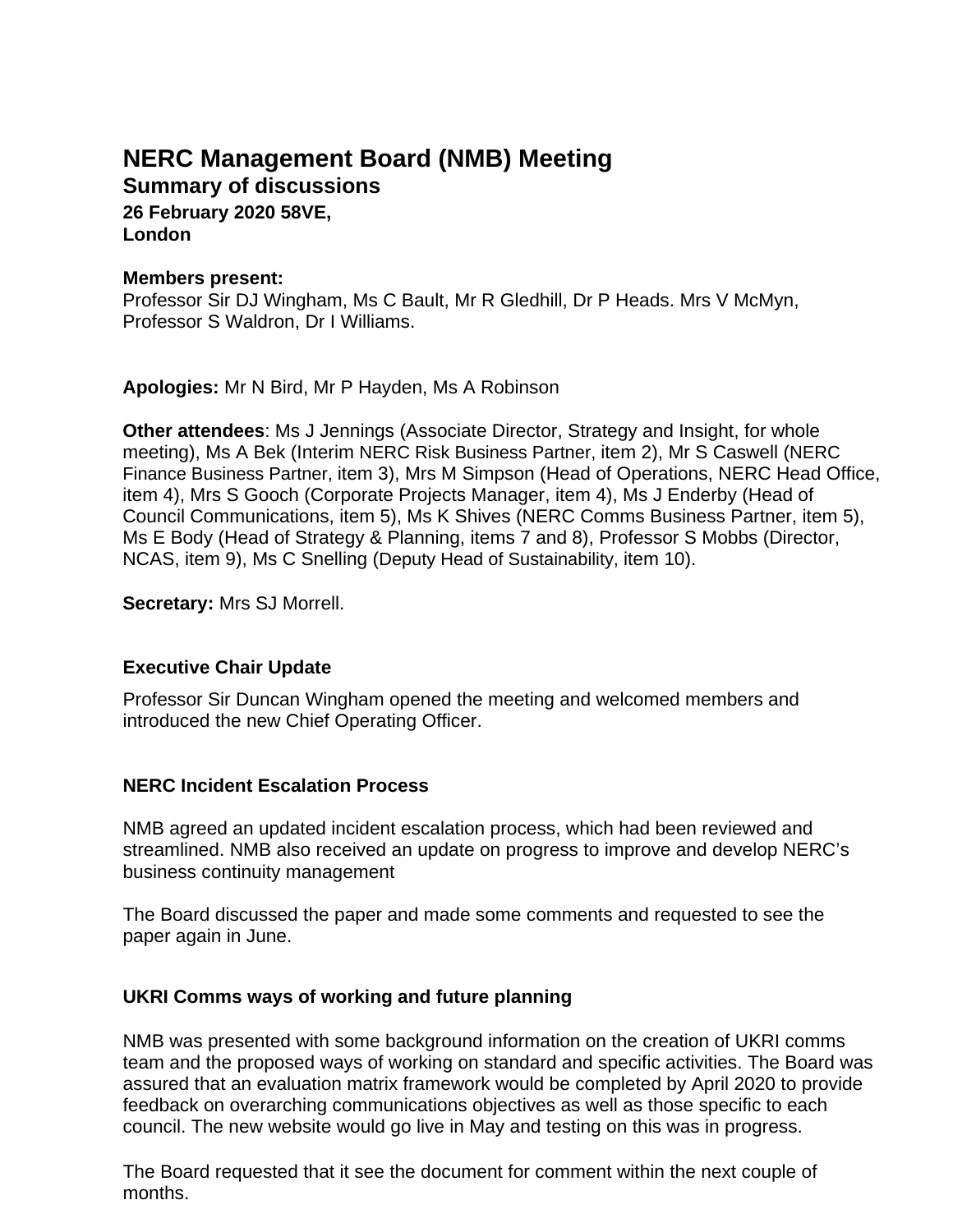### **BGS rebrand**

NMB was informed that the last comprehensive review of the brand had taken place in 1985. As BGS were updating their website, it was deemed appropriate to review the branding at the same time.

NMB agreed the rebrand.

#### **Delivery Plan progress reporting**

NMB was reminded that in November it had agreed in principle with the proposed framework to track progress but requested some worked up examples.

A couple of examples were presented to the Board, who requested some further information. IT was agreed that this would be presented back to NMB in either April or June.

The Board was informed that the progress from each research council would be fed into the performance framework for UKRI in future.

#### **Head Office Plan Q3 – exceptions report**

An update was provided on the progress against the milestones identified in the Head Office Plan, following the quarterly review for the period July to September 2019. The Board reviewed the exceptions and provided updates.

#### **Governance arrangements for FAAM & sharing of external income**

This item was a continuation of the information provided to NMB in July 2019, when further governance work had been requested.

The Board were presented with background information, the current position and the proposed future arrangements. NMB considered the information and some changes were agreed to.

#### **Equality, Diversity and Inclusion implementation plan**

This provided an update on the one-year plan that had been presented to the NMB in December and incorporated the Board's comments.

NMB agreed to adopt the plan and to review it again in six months.

#### **Matters arising from UKRI meetings**

.

The Board was provided with updates from recent meetings.